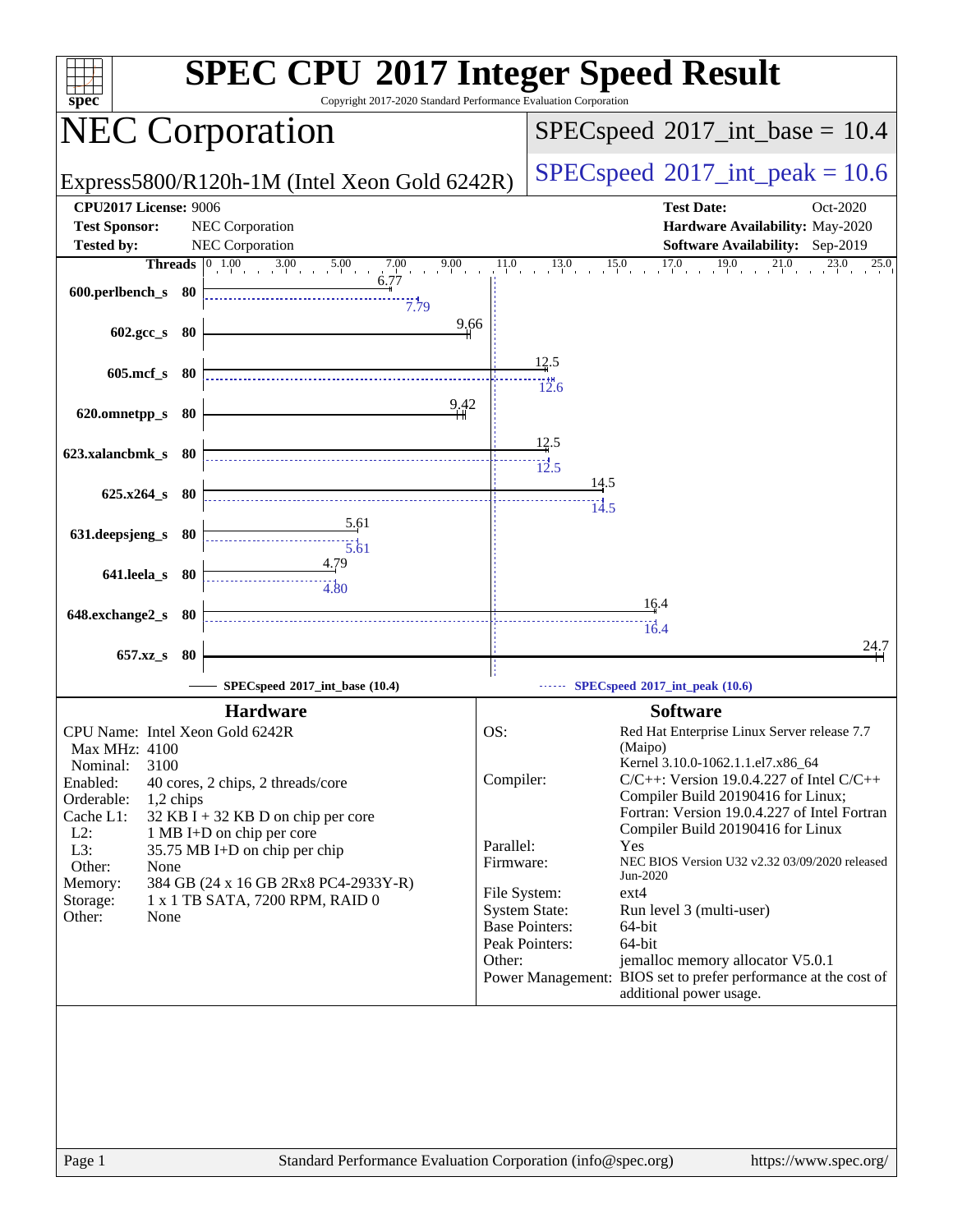

Copyright 2017-2020 Standard Performance Evaluation Corporation

## NEC Corporation

Express5800/R120h-1M (Intel Xeon Gold 6242R) [SPECspeed](http://www.spec.org/auto/cpu2017/Docs/result-fields.html#SPECspeed2017intpeak)®[2017\\_int\\_peak = 1](http://www.spec.org/auto/cpu2017/Docs/result-fields.html#SPECspeed2017intpeak)0.6

 $SPECspeed^{\circ}2017\_int\_base = 10.4$  $SPECspeed^{\circ}2017\_int\_base = 10.4$ 

**[Test Sponsor:](http://www.spec.org/auto/cpu2017/Docs/result-fields.html#TestSponsor)** NEC Corporation **[Hardware Availability:](http://www.spec.org/auto/cpu2017/Docs/result-fields.html#HardwareAvailability)** May-2020

**[CPU2017 License:](http://www.spec.org/auto/cpu2017/Docs/result-fields.html#CPU2017License)** 9006 **[Test Date:](http://www.spec.org/auto/cpu2017/Docs/result-fields.html#TestDate)** Oct-2020 **[Tested by:](http://www.spec.org/auto/cpu2017/Docs/result-fields.html#Testedby)** NEC Corporation **[Software Availability:](http://www.spec.org/auto/cpu2017/Docs/result-fields.html#SoftwareAvailability)** Sep-2019

#### **[Results Table](http://www.spec.org/auto/cpu2017/Docs/result-fields.html#ResultsTable)**

|                               | <b>Base</b>                         |                |       |                |       | <b>Peak</b>    |       |                |                |              |                |              |                |              |
|-------------------------------|-------------------------------------|----------------|-------|----------------|-------|----------------|-------|----------------|----------------|--------------|----------------|--------------|----------------|--------------|
| <b>Benchmark</b>              | <b>Threads</b>                      | <b>Seconds</b> | Ratio | <b>Seconds</b> | Ratio | <b>Seconds</b> | Ratio | <b>Threads</b> | <b>Seconds</b> | <b>Ratio</b> | <b>Seconds</b> | <b>Ratio</b> | <b>Seconds</b> | <b>Ratio</b> |
| $600.$ perlbench $\mathsf{S}$ | 80                                  | 262            | 6.76  | 260            | 6.83  | 262            | 6.77  | 80             | 228            | 7.80         | 228            | 7.78         | 228            | 7.79         |
| $602.\text{gcc}\_\text{s}$    | 80                                  | 412            | 9.66  | 417            | 9.54  | 412            | 9.67  | 80             | 412            | 9.66         | 417            | 9.54         | 412            | 9.67         |
| $605 \text{.mcf}$ s           | 80                                  | 379            | 12.5  | 381            | 12.4  | 378            | 12.5  | 80             | 374            | 12.6         | 378            | 12.5         | 371            | 12.7         |
| 620.omnetpp_s                 | 80                                  | 173            | 9.42  | 177            | 9.20  | 172            | 9.49  | 80             | 173            | 9.42         | 177            | 9.20         | 172            | 9.49         |
| 623.xalancbmk s               | 80                                  | <u>113</u>     | 12.5  | 114            | 12.4  | 113            | 12.5  | 80             | 113            | 12.5         | <u> 113</u>    | 12.5         | 113            | 12.5         |
| $625.x264$ s                  | 80                                  | 122            | 14.5  | 122            | 14.5  | 122            | 14.5  | 80             | 122            | 14.5         | 122            | 14.5         | 122            | 14.5         |
| 631.deepsjeng_s               | 80                                  | 256            | 5.60  | 255            | 5.61  | 256            | 5.61  | 80             | 256            | 5.61         | 255            | 5.61         | 255            | 5.61         |
| 641.leela s                   | 80                                  | 356            | 4.79  | 356            | 4.79  | 356            | 4.79  | 80             | 356            | 4.79         | 355            | 4.80         | 356            | 4.80         |
| 648.exchange2_s               | 80                                  | 179            | 16.4  | 180            | 16.3  | 179            | 16.4  | 80             | 179            | 16.4         | 179            | 16.4         | 179            | <b>16.4</b>  |
| $657.xz$ s                    | 80                                  | 251            | 24.7  | 253            | 24.4  | 251            | 24.7  | 80             | 251            | 24.7         | 253            | 24.4         | <b>251</b>     | 24.7         |
|                               | $SPECspeed*2017$ int base =<br>10.4 |                |       |                |       |                |       |                |                |              |                |              |                |              |

**[SPECspeed](http://www.spec.org/auto/cpu2017/Docs/result-fields.html#SPECspeed2017intpeak)[2017\\_int\\_peak =](http://www.spec.org/auto/cpu2017/Docs/result-fields.html#SPECspeed2017intpeak) 10.6**

Results appear in the [order in which they were run.](http://www.spec.org/auto/cpu2017/Docs/result-fields.html#RunOrder) Bold underlined text [indicates a median measurement](http://www.spec.org/auto/cpu2017/Docs/result-fields.html#Median).

#### **[Operating System Notes](http://www.spec.org/auto/cpu2017/Docs/result-fields.html#OperatingSystemNotes)**

Stack size set to unlimited using "ulimit -s unlimited"

#### **[Environment Variables Notes](http://www.spec.org/auto/cpu2017/Docs/result-fields.html#EnvironmentVariablesNotes)**

Environment variables set by runcpu before the start of the run: KMP\_AFFINITY = "granularity=fine,scatter" LD\_LIBRARY\_PATH = "/home/cpu2017/lib/intel64:/home/cpu2017/je5.0.1-64" OMP\_STACKSIZE = "192M"

#### **[General Notes](http://www.spec.org/auto/cpu2017/Docs/result-fields.html#GeneralNotes)**

 Binaries compiled on a system with 1x Intel Core i9-7900X CPU + 32GB RAM memory using Redhat Enterprise Linux 7.5 Transparent Huge Pages enabled by default Prior to runcpu invocation Filesystem page cache synced and cleared with: sync; echo 3 > /proc/sys/vm/drop\_caches

 NA: The test sponsor attests, as of date of publication, that CVE-2017-5754 (Meltdown) is mitigated in the system as tested and documented. Yes: The test sponsor attests, as of date of publication, that CVE-2017-5753 (Spectre variant 1) is mitigated in the system as tested and documented. Yes: The test sponsor attests, as of date of publication, that CVE-2017-5715 (Spectre variant 2) is mitigated in the system as tested and documented.

jemalloc, a general purpose malloc implementation

**(Continued on next page)**

| Page 2 | Standard Performance Evaluation Corporation (info@spec.org) | https://www.spec.org/ |
|--------|-------------------------------------------------------------|-----------------------|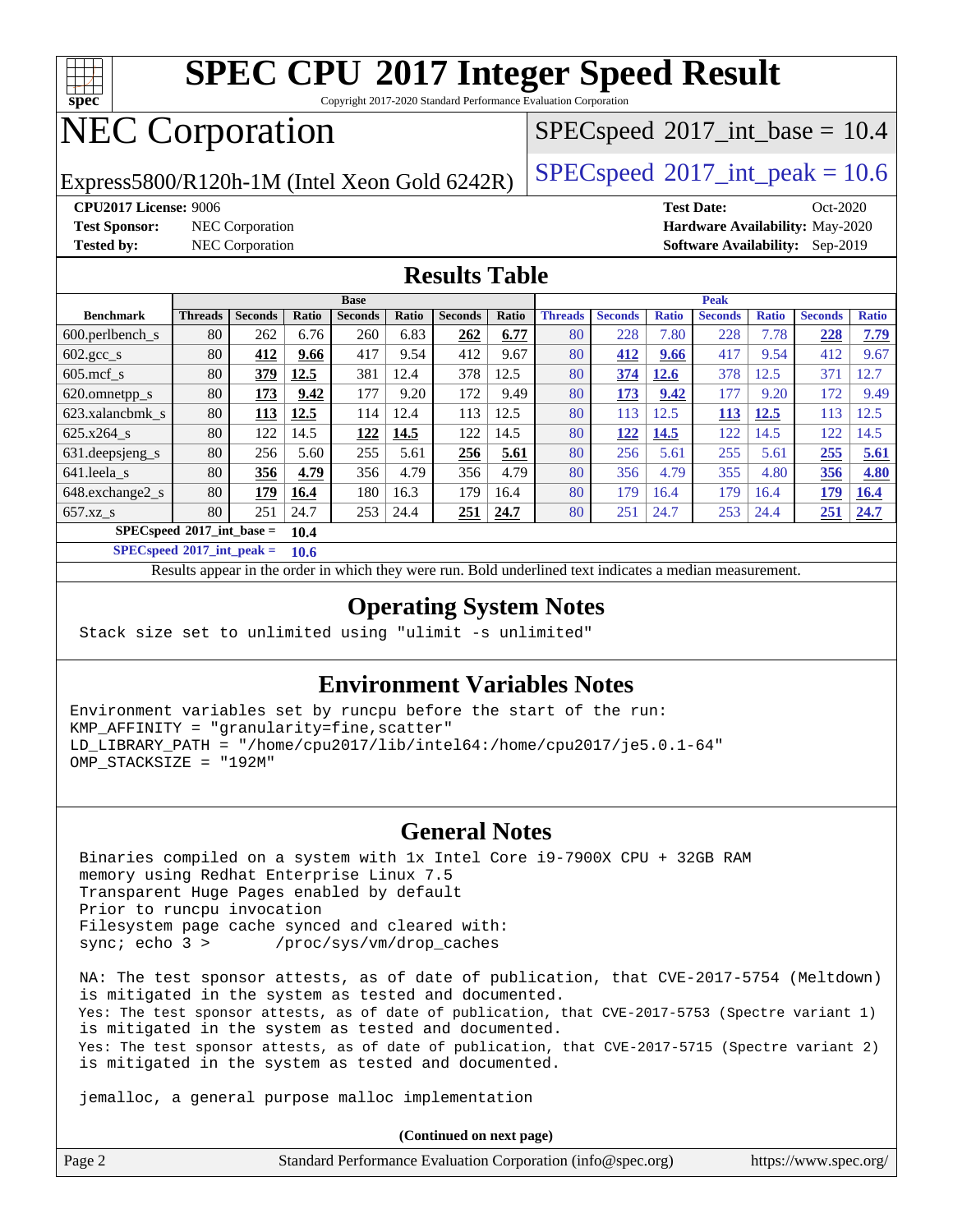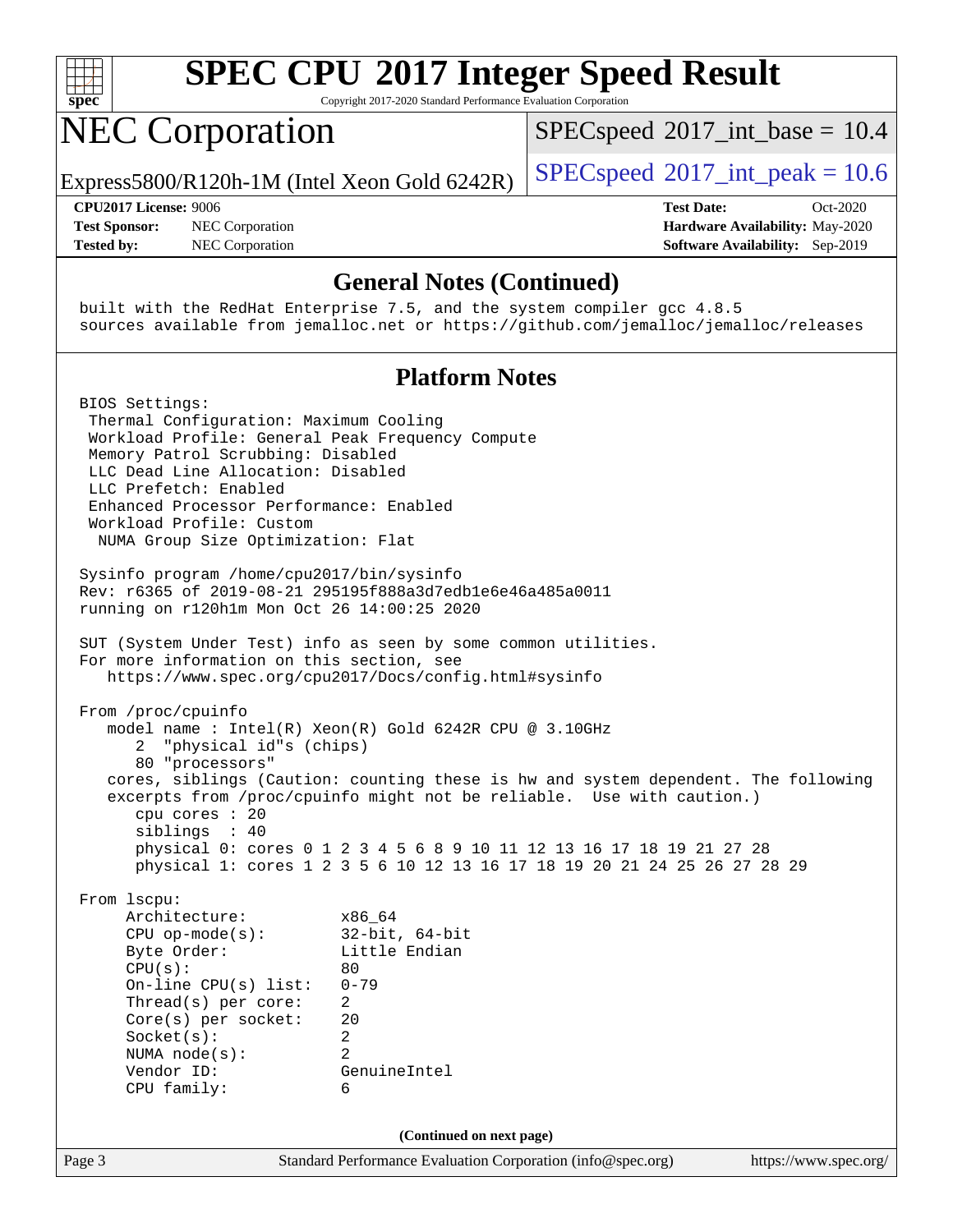

Copyright 2017-2020 Standard Performance Evaluation Corporation

## NEC Corporation

 $SPECspeed^{\circ}2017\_int\_base = 10.4$  $SPECspeed^{\circ}2017\_int\_base = 10.4$ 

Express5800/R120h-1M (Intel Xeon Gold 6242R)  $\big|$  [SPECspeed](http://www.spec.org/auto/cpu2017/Docs/result-fields.html#SPECspeed2017intpeak)®[2017\\_int\\_peak = 1](http://www.spec.org/auto/cpu2017/Docs/result-fields.html#SPECspeed2017intpeak)0.6

**[Test Sponsor:](http://www.spec.org/auto/cpu2017/Docs/result-fields.html#TestSponsor)** NEC Corporation **[Hardware Availability:](http://www.spec.org/auto/cpu2017/Docs/result-fields.html#HardwareAvailability)** May-2020 **[Tested by:](http://www.spec.org/auto/cpu2017/Docs/result-fields.html#Testedby)** NEC Corporation **[Software Availability:](http://www.spec.org/auto/cpu2017/Docs/result-fields.html#SoftwareAvailability)** Sep-2019

**[CPU2017 License:](http://www.spec.org/auto/cpu2017/Docs/result-fields.html#CPU2017License)** 9006 **[Test Date:](http://www.spec.org/auto/cpu2017/Docs/result-fields.html#TestDate)** Oct-2020

#### **[Platform Notes \(Continued\)](http://www.spec.org/auto/cpu2017/Docs/result-fields.html#PlatformNotes)**

| Model:                  | 85                                                                                                                     |
|-------------------------|------------------------------------------------------------------------------------------------------------------------|
| Model name:             | $Intel(R)$ Xeon $(R)$ Gold 6242R CPU @ 3.10GHz                                                                         |
| Stepping:               | 7                                                                                                                      |
| CPU MHz:                | 3100.000                                                                                                               |
| BogoMIPS:               | 6200.00                                                                                                                |
| Virtualization:         | $VT - x$                                                                                                               |
| $L1d$ cache:            | 32K                                                                                                                    |
| $L1i$ cache:            | 32K                                                                                                                    |
| $L2$ cache:             | 1024K                                                                                                                  |
| $L3$ cache:             | 36608K                                                                                                                 |
| NUMA $node0$ $CPU(s)$ : | $0 - 19,40 - 59$                                                                                                       |
| NUMA nodel CPU(s):      | 20-39.60-79                                                                                                            |
| Flaqs:                  | fpu vme de pse tsc msr pae mce cx8 apic sep mtrr pge mca cmov                                                          |
|                         | pat pse36 clflush dts acpi mmx fxsr sse sse2 ss ht tm pbe syscall nx pdpe1gb rdtscp                                    |
|                         | Im constant tsc art arch perfmon pebs bts rep good nopl xtopology nonstop tsc                                          |
|                         | لا المعامل المستخدمات المستخدمات المعاملة المستخدمات المستخدمات المستخدمات المستخدمات المستخدمات المستخدمات المستخدمات |

syscall nx pdpe1gb rdtscp xtopology nonstop\_tsc aperfmperf eagerfpu pni pclmulqdq dtes64 monitor ds\_cpl vmx smx est tm2 ssse3 sdbg fma cx16 xtpr pdcm pcid dca sse4\_1 sse4\_2 x2apic movbe popcnt tsc\_deadline\_timer aes xsave avx f16c rdrand lahf\_lm abm 3dnowprefetch epb cat\_l3 cdp\_l3 invpcid\_single intel\_ppin intel\_pt ssbd mba ibrs ibpb stibp ibrs\_enhanced tpr\_shadow vnmi flexpriority ept vpid fsgsbase tsc\_adjust bmi1 hle avx2 smep bmi2 erms invpcid rtm cqm mpx rdt\_a avx512f avx512dq rdseed adx smap clflushopt clwb avx512cd avx512bw avx512vl xsaveopt xsavec xgetbv1 cqm\_llc cqm\_occup\_llc cqm\_mbm\_total cqm\_mbm\_local dtherm ida arat pln pts pku ospke avx512\_vnni md\_clear spec\_ctrl intel\_stibp flush\_l1d arch\_capabilities

 /proc/cpuinfo cache data cache size : 36608 KB

 From numactl --hardware WARNING: a numactl 'node' might or might not correspond to a physical chip. available: 2 nodes (0-1) node 0 cpus: 0 1 2 3 4 5 6 7 8 9 10 11 12 13 14 15 16 17 18 19 40 41 42 43 44 45 46 47 48 49 50 51 52 53 54 55 56 57 58 59 node 0 size: 196264 MB node 0 free: 191509 MB node 1 cpus: 20 21 22 23 24 25 26 27 28 29 30 31 32 33 34 35 36 37 38 39 60 61 62 63 64 65 66 67 68 69 70 71 72 73 74 75 76 77 78 79 node 1 size: 196607 MB node 1 free: 192037 MB node distances: node 0 1 0: 10 21 1: 21 10 From /proc/meminfo MemTotal: 395916808 kB HugePages\_Total: 0

**(Continued on next page)**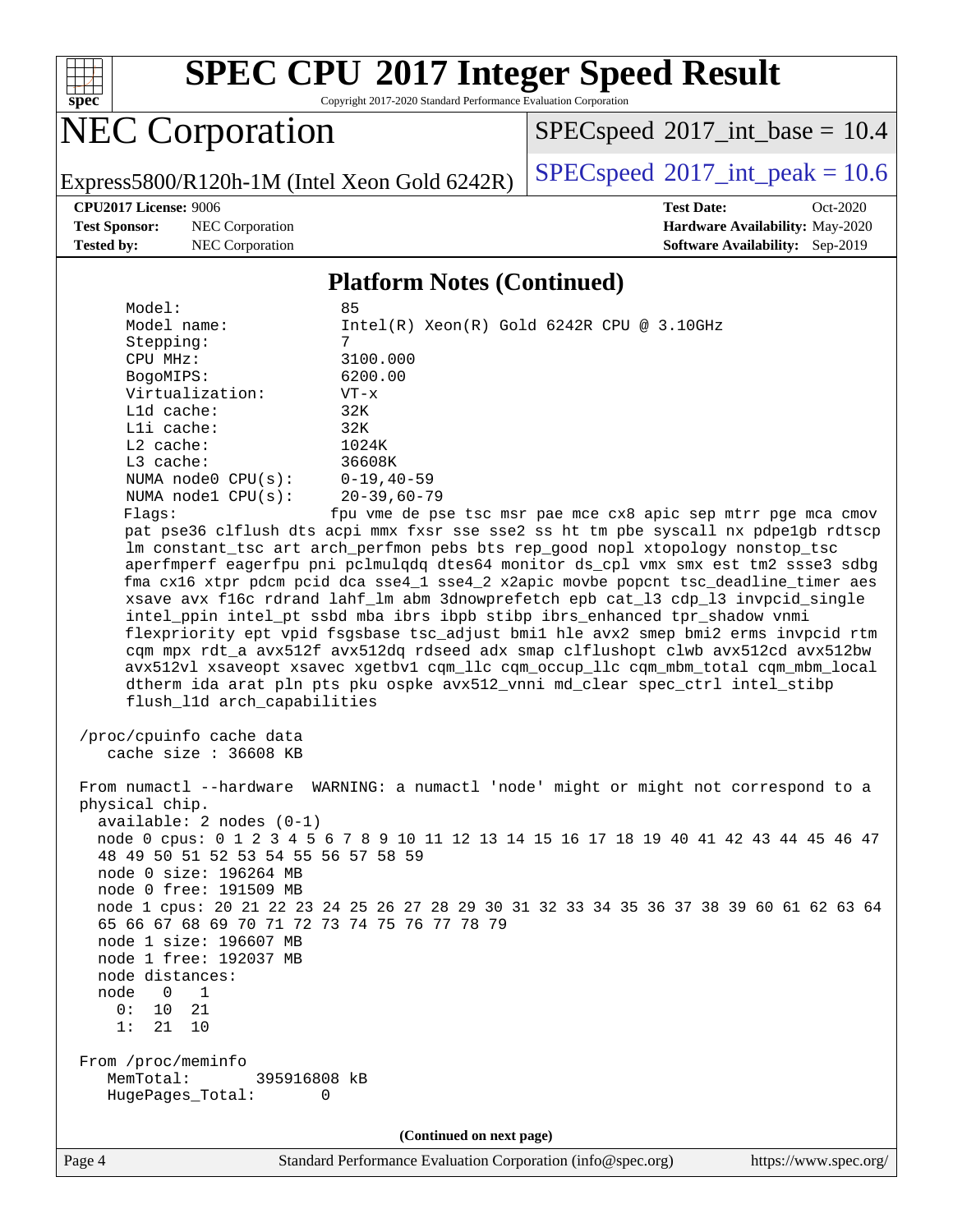

**(Continued on next page)**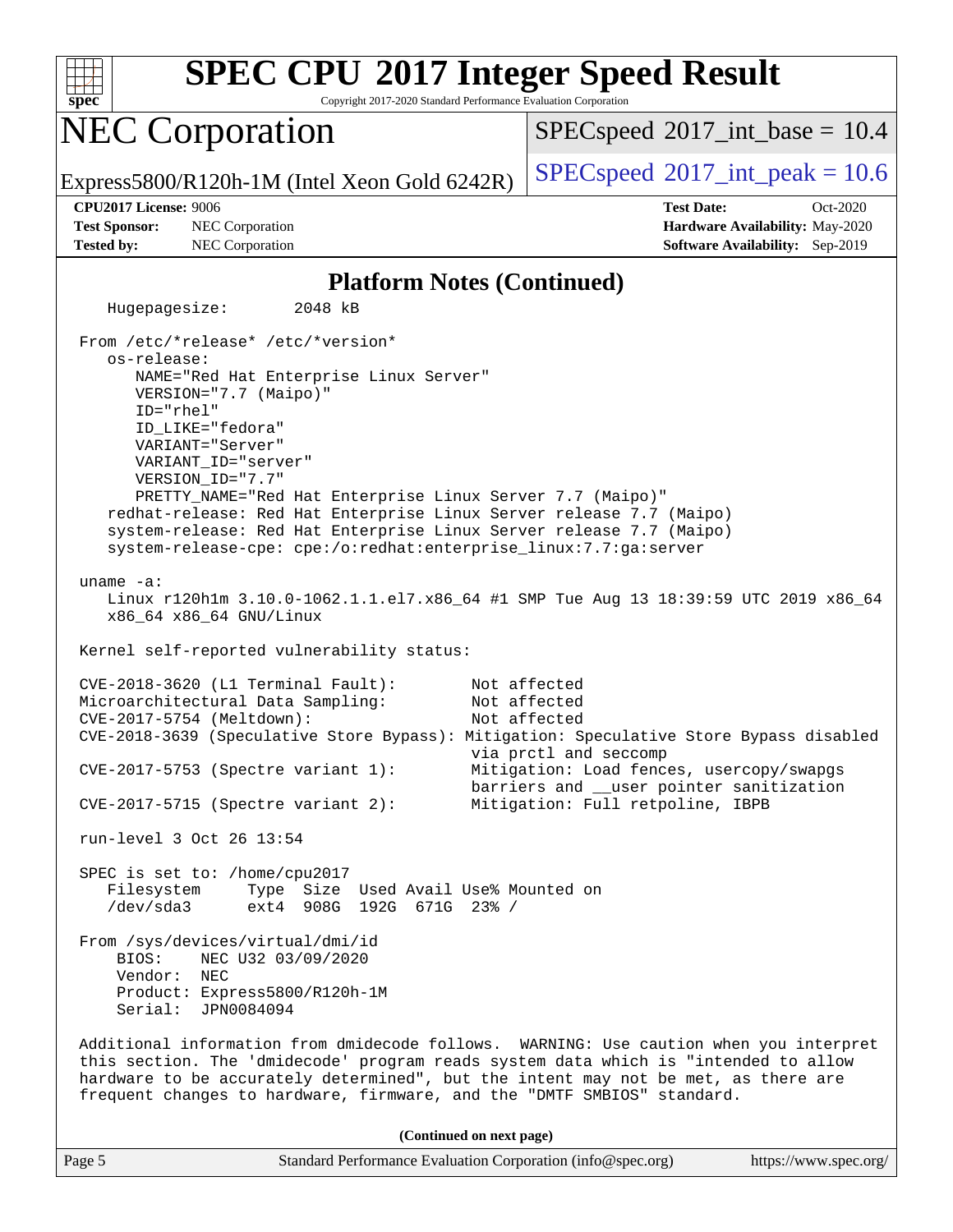| s<br>۰e<br>n<br>Ľ<br>I<br>ð |  |  |  |  |  |
|-----------------------------|--|--|--|--|--|

Copyright 2017-2020 Standard Performance Evaluation Corporation

## NEC Corporation

 $SPECspeed^{\circledcirc}2017\_int\_base = 10.4$  $SPECspeed^{\circledcirc}2017\_int\_base = 10.4$ 

Express5800/R120h-1M (Intel Xeon Gold 6242R) [SPECspeed](http://www.spec.org/auto/cpu2017/Docs/result-fields.html#SPECspeed2017intpeak)®[2017\\_int\\_peak = 1](http://www.spec.org/auto/cpu2017/Docs/result-fields.html#SPECspeed2017intpeak)0.6

**[Test Sponsor:](http://www.spec.org/auto/cpu2017/Docs/result-fields.html#TestSponsor)** NEC Corporation **[Hardware Availability:](http://www.spec.org/auto/cpu2017/Docs/result-fields.html#HardwareAvailability)** May-2020 **[Tested by:](http://www.spec.org/auto/cpu2017/Docs/result-fields.html#Testedby)** NEC Corporation **[Software Availability:](http://www.spec.org/auto/cpu2017/Docs/result-fields.html#SoftwareAvailability)** Sep-2019

**[CPU2017 License:](http://www.spec.org/auto/cpu2017/Docs/result-fields.html#CPU2017License)** 9006 **[Test Date:](http://www.spec.org/auto/cpu2017/Docs/result-fields.html#TestDate)** Oct-2020

#### **[Platform Notes \(Continued\)](http://www.spec.org/auto/cpu2017/Docs/result-fields.html#PlatformNotes)**

 Memory: 24x HPE P03050-091 16 GB 2 rank 2933

(End of data from sysinfo program)

#### **[Compiler Version Notes](http://www.spec.org/auto/cpu2017/Docs/result-fields.html#CompilerVersionNotes)**

============================================================================== C | 600.perlbench\_s(base, peak) 602.gcc\_s(base, peak) 605.mcf\_s(base,  $|$  peak) 625.x264 s(base, peak) 657.xz s(base, peak) ------------------------------------------------------------------------------ Intel(R) C Intel(R) 64 Compiler for applications running on Intel(R) 64, Version 19.0.4.227 Build 20190416 Copyright (C) 1985-2019 Intel Corporation. All rights reserved. ------------------------------------------------------------------------------ ============================================================================== C++ | 620.omnetpp\_s(base, peak) 623.xalancbmk\_s(base, peak) | 631.deepsjeng\_s(base, peak) 641.leela\_s(base, peak) ------------------------------------------------------------------------------ Intel(R)  $C++$  Intel(R) 64 Compiler for applications running on Intel(R) 64, Version 19.0.4.227 Build 20190416 Copyright (C) 1985-2019 Intel Corporation. All rights reserved. ------------------------------------------------------------------------------ ============================================================================== Fortran | 648.exchange2\_s(base, peak) ------------------------------------------------------------------------------ Intel(R) Fortran Intel(R) 64 Compiler for applications running on Intel(R) 64, Version 19.0.4.227 Build 20190416 Copyright (C) 1985-2019 Intel Corporation. All rights reserved. ------------------------------------------------------------------------------

#### **[Base Compiler Invocation](http://www.spec.org/auto/cpu2017/Docs/result-fields.html#BaseCompilerInvocation)**

[C benchmarks](http://www.spec.org/auto/cpu2017/Docs/result-fields.html#Cbenchmarks): [icc -m64 -std=c11](http://www.spec.org/cpu2017/results/res2020q4/cpu2017-20201026-24273.flags.html#user_CCbase_intel_icc_64bit_c11_33ee0cdaae7deeeab2a9725423ba97205ce30f63b9926c2519791662299b76a0318f32ddfffdc46587804de3178b4f9328c46fa7c2b0cd779d7a61945c91cd35)

[C++ benchmarks:](http://www.spec.org/auto/cpu2017/Docs/result-fields.html#CXXbenchmarks) [icpc -m64](http://www.spec.org/cpu2017/results/res2020q4/cpu2017-20201026-24273.flags.html#user_CXXbase_intel_icpc_64bit_4ecb2543ae3f1412ef961e0650ca070fec7b7afdcd6ed48761b84423119d1bf6bdf5cad15b44d48e7256388bc77273b966e5eb805aefd121eb22e9299b2ec9d9)

[Fortran benchmarks](http://www.spec.org/auto/cpu2017/Docs/result-fields.html#Fortranbenchmarks): [ifort -m64](http://www.spec.org/cpu2017/results/res2020q4/cpu2017-20201026-24273.flags.html#user_FCbase_intel_ifort_64bit_24f2bb282fbaeffd6157abe4f878425411749daecae9a33200eee2bee2fe76f3b89351d69a8130dd5949958ce389cf37ff59a95e7a40d588e8d3a57e0c3fd751)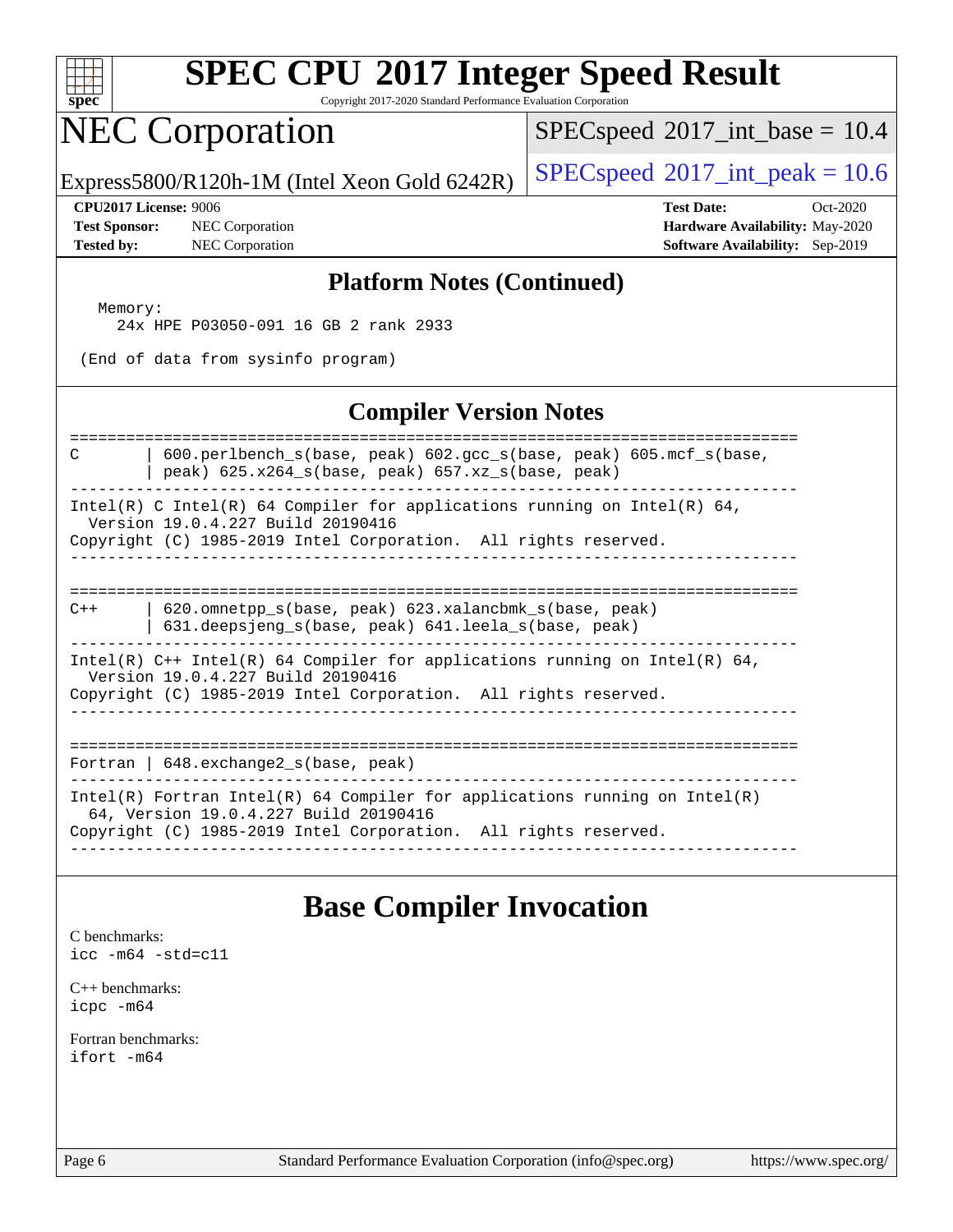

Copyright 2017-2020 Standard Performance Evaluation Corporation

## NEC Corporation

 $SPECspeed^{\circ}2017\_int\_base = 10.4$  $SPECspeed^{\circ}2017\_int\_base = 10.4$ 

Express5800/R120h-1M (Intel Xeon Gold 6242R)  $\big|$  [SPECspeed](http://www.spec.org/auto/cpu2017/Docs/result-fields.html#SPECspeed2017intpeak)®[2017\\_int\\_peak = 1](http://www.spec.org/auto/cpu2017/Docs/result-fields.html#SPECspeed2017intpeak)0.6

**[Test Sponsor:](http://www.spec.org/auto/cpu2017/Docs/result-fields.html#TestSponsor)** NEC Corporation **[Hardware Availability:](http://www.spec.org/auto/cpu2017/Docs/result-fields.html#HardwareAvailability)** May-2020 **[Tested by:](http://www.spec.org/auto/cpu2017/Docs/result-fields.html#Testedby)** NEC Corporation **[Software Availability:](http://www.spec.org/auto/cpu2017/Docs/result-fields.html#SoftwareAvailability)** Sep-2019

**[CPU2017 License:](http://www.spec.org/auto/cpu2017/Docs/result-fields.html#CPU2017License)** 9006 **[Test Date:](http://www.spec.org/auto/cpu2017/Docs/result-fields.html#TestDate)** Oct-2020

## **[Base Portability Flags](http://www.spec.org/auto/cpu2017/Docs/result-fields.html#BasePortabilityFlags)**

 600.perlbench\_s: [-DSPEC\\_LP64](http://www.spec.org/cpu2017/results/res2020q4/cpu2017-20201026-24273.flags.html#b600.perlbench_s_basePORTABILITY_DSPEC_LP64) [-DSPEC\\_LINUX\\_X64](http://www.spec.org/cpu2017/results/res2020q4/cpu2017-20201026-24273.flags.html#b600.perlbench_s_baseCPORTABILITY_DSPEC_LINUX_X64) 602.gcc\_s: [-DSPEC\\_LP64](http://www.spec.org/cpu2017/results/res2020q4/cpu2017-20201026-24273.flags.html#suite_basePORTABILITY602_gcc_s_DSPEC_LP64) 605.mcf\_s: [-DSPEC\\_LP64](http://www.spec.org/cpu2017/results/res2020q4/cpu2017-20201026-24273.flags.html#suite_basePORTABILITY605_mcf_s_DSPEC_LP64) 620.omnetpp\_s: [-DSPEC\\_LP64](http://www.spec.org/cpu2017/results/res2020q4/cpu2017-20201026-24273.flags.html#suite_basePORTABILITY620_omnetpp_s_DSPEC_LP64) 623.xalancbmk\_s: [-DSPEC\\_LP64](http://www.spec.org/cpu2017/results/res2020q4/cpu2017-20201026-24273.flags.html#suite_basePORTABILITY623_xalancbmk_s_DSPEC_LP64) [-DSPEC\\_LINUX](http://www.spec.org/cpu2017/results/res2020q4/cpu2017-20201026-24273.flags.html#b623.xalancbmk_s_baseCXXPORTABILITY_DSPEC_LINUX) 625.x264\_s: [-DSPEC\\_LP64](http://www.spec.org/cpu2017/results/res2020q4/cpu2017-20201026-24273.flags.html#suite_basePORTABILITY625_x264_s_DSPEC_LP64) 631.deepsjeng\_s: [-DSPEC\\_LP64](http://www.spec.org/cpu2017/results/res2020q4/cpu2017-20201026-24273.flags.html#suite_basePORTABILITY631_deepsjeng_s_DSPEC_LP64) 641.leela\_s: [-DSPEC\\_LP64](http://www.spec.org/cpu2017/results/res2020q4/cpu2017-20201026-24273.flags.html#suite_basePORTABILITY641_leela_s_DSPEC_LP64) 648.exchange2\_s: [-DSPEC\\_LP64](http://www.spec.org/cpu2017/results/res2020q4/cpu2017-20201026-24273.flags.html#suite_basePORTABILITY648_exchange2_s_DSPEC_LP64) 657.xz\_s: [-DSPEC\\_LP64](http://www.spec.org/cpu2017/results/res2020q4/cpu2017-20201026-24273.flags.html#suite_basePORTABILITY657_xz_s_DSPEC_LP64)

## **[Base Optimization Flags](http://www.spec.org/auto/cpu2017/Docs/result-fields.html#BaseOptimizationFlags)**

#### [C benchmarks](http://www.spec.org/auto/cpu2017/Docs/result-fields.html#Cbenchmarks):

[-Wl,-z,muldefs](http://www.spec.org/cpu2017/results/res2020q4/cpu2017-20201026-24273.flags.html#user_CCbase_link_force_multiple1_b4cbdb97b34bdee9ceefcfe54f4c8ea74255f0b02a4b23e853cdb0e18eb4525ac79b5a88067c842dd0ee6996c24547a27a4b99331201badda8798ef8a743f577) [-xCORE-AVX512](http://www.spec.org/cpu2017/results/res2020q4/cpu2017-20201026-24273.flags.html#user_CCbase_f-xCORE-AVX512) [-ipo](http://www.spec.org/cpu2017/results/res2020q4/cpu2017-20201026-24273.flags.html#user_CCbase_f-ipo) [-O3](http://www.spec.org/cpu2017/results/res2020q4/cpu2017-20201026-24273.flags.html#user_CCbase_f-O3) [-no-prec-div](http://www.spec.org/cpu2017/results/res2020q4/cpu2017-20201026-24273.flags.html#user_CCbase_f-no-prec-div) [-qopt-mem-layout-trans=4](http://www.spec.org/cpu2017/results/res2020q4/cpu2017-20201026-24273.flags.html#user_CCbase_f-qopt-mem-layout-trans_fa39e755916c150a61361b7846f310bcdf6f04e385ef281cadf3647acec3f0ae266d1a1d22d972a7087a248fd4e6ca390a3634700869573d231a252c784941a8) [-qopenmp](http://www.spec.org/cpu2017/results/res2020q4/cpu2017-20201026-24273.flags.html#user_CCbase_qopenmp_16be0c44f24f464004c6784a7acb94aca937f053568ce72f94b139a11c7c168634a55f6653758ddd83bcf7b8463e8028bb0b48b77bcddc6b78d5d95bb1df2967) [-DSPEC\\_OPENMP](http://www.spec.org/cpu2017/results/res2020q4/cpu2017-20201026-24273.flags.html#suite_CCbase_DSPEC_OPENMP) [-L/usr/local/je5.0.1-64/lib](http://www.spec.org/cpu2017/results/res2020q4/cpu2017-20201026-24273.flags.html#user_CCbase_jemalloc_link_path64_4b10a636b7bce113509b17f3bd0d6226c5fb2346b9178c2d0232c14f04ab830f976640479e5c33dc2bcbbdad86ecfb6634cbbd4418746f06f368b512fced5394) [-ljemalloc](http://www.spec.org/cpu2017/results/res2020q4/cpu2017-20201026-24273.flags.html#user_CCbase_jemalloc_link_lib_d1249b907c500fa1c0672f44f562e3d0f79738ae9e3c4a9c376d49f265a04b9c99b167ecedbf6711b3085be911c67ff61f150a17b3472be731631ba4d0471706)

#### [C++ benchmarks:](http://www.spec.org/auto/cpu2017/Docs/result-fields.html#CXXbenchmarks)

[-Wl,-z,muldefs](http://www.spec.org/cpu2017/results/res2020q4/cpu2017-20201026-24273.flags.html#user_CXXbase_link_force_multiple1_b4cbdb97b34bdee9ceefcfe54f4c8ea74255f0b02a4b23e853cdb0e18eb4525ac79b5a88067c842dd0ee6996c24547a27a4b99331201badda8798ef8a743f577) [-xCORE-AVX512](http://www.spec.org/cpu2017/results/res2020q4/cpu2017-20201026-24273.flags.html#user_CXXbase_f-xCORE-AVX512) [-ipo](http://www.spec.org/cpu2017/results/res2020q4/cpu2017-20201026-24273.flags.html#user_CXXbase_f-ipo) [-O3](http://www.spec.org/cpu2017/results/res2020q4/cpu2017-20201026-24273.flags.html#user_CXXbase_f-O3) [-no-prec-div](http://www.spec.org/cpu2017/results/res2020q4/cpu2017-20201026-24273.flags.html#user_CXXbase_f-no-prec-div) [-qopt-mem-layout-trans=4](http://www.spec.org/cpu2017/results/res2020q4/cpu2017-20201026-24273.flags.html#user_CXXbase_f-qopt-mem-layout-trans_fa39e755916c150a61361b7846f310bcdf6f04e385ef281cadf3647acec3f0ae266d1a1d22d972a7087a248fd4e6ca390a3634700869573d231a252c784941a8) [-L/usr/local/IntelCompiler19/compilers\\_and\\_libraries\\_2019.4.227/linux/compiler/lib/intel64](http://www.spec.org/cpu2017/results/res2020q4/cpu2017-20201026-24273.flags.html#user_CXXbase_qkmalloc_link_0ffe0cb02c68ef1b443a077c7888c10c67ca0d1dd7138472156f06a085bbad385f78d49618ad55dca9db3b1608e84afc2f69b4003b1d1ca498a9fc1462ccefda) [-lqkmalloc](http://www.spec.org/cpu2017/results/res2020q4/cpu2017-20201026-24273.flags.html#user_CXXbase_qkmalloc_link_lib_79a818439969f771c6bc311cfd333c00fc099dad35c030f5aab9dda831713d2015205805422f83de8875488a2991c0a156aaa600e1f9138f8fc37004abc96dc5)

#### [Fortran benchmarks:](http://www.spec.org/auto/cpu2017/Docs/result-fields.html#Fortranbenchmarks)

[-xCORE-AVX512](http://www.spec.org/cpu2017/results/res2020q4/cpu2017-20201026-24273.flags.html#user_FCbase_f-xCORE-AVX512) [-ipo](http://www.spec.org/cpu2017/results/res2020q4/cpu2017-20201026-24273.flags.html#user_FCbase_f-ipo) [-O3](http://www.spec.org/cpu2017/results/res2020q4/cpu2017-20201026-24273.flags.html#user_FCbase_f-O3) [-no-prec-div](http://www.spec.org/cpu2017/results/res2020q4/cpu2017-20201026-24273.flags.html#user_FCbase_f-no-prec-div) [-qopt-mem-layout-trans=4](http://www.spec.org/cpu2017/results/res2020q4/cpu2017-20201026-24273.flags.html#user_FCbase_f-qopt-mem-layout-trans_fa39e755916c150a61361b7846f310bcdf6f04e385ef281cadf3647acec3f0ae266d1a1d22d972a7087a248fd4e6ca390a3634700869573d231a252c784941a8) [-nostandard-realloc-lhs](http://www.spec.org/cpu2017/results/res2020q4/cpu2017-20201026-24273.flags.html#user_FCbase_f_2003_std_realloc_82b4557e90729c0f113870c07e44d33d6f5a304b4f63d4c15d2d0f1fab99f5daaed73bdb9275d9ae411527f28b936061aa8b9c8f2d63842963b95c9dd6426b8a)

## **[Peak Compiler Invocation](http://www.spec.org/auto/cpu2017/Docs/result-fields.html#PeakCompilerInvocation)**

[C benchmarks](http://www.spec.org/auto/cpu2017/Docs/result-fields.html#Cbenchmarks): [icc -m64 -std=c11](http://www.spec.org/cpu2017/results/res2020q4/cpu2017-20201026-24273.flags.html#user_CCpeak_intel_icc_64bit_c11_33ee0cdaae7deeeab2a9725423ba97205ce30f63b9926c2519791662299b76a0318f32ddfffdc46587804de3178b4f9328c46fa7c2b0cd779d7a61945c91cd35)

[C++ benchmarks:](http://www.spec.org/auto/cpu2017/Docs/result-fields.html#CXXbenchmarks) [icpc -m64](http://www.spec.org/cpu2017/results/res2020q4/cpu2017-20201026-24273.flags.html#user_CXXpeak_intel_icpc_64bit_4ecb2543ae3f1412ef961e0650ca070fec7b7afdcd6ed48761b84423119d1bf6bdf5cad15b44d48e7256388bc77273b966e5eb805aefd121eb22e9299b2ec9d9)

[Fortran benchmarks](http://www.spec.org/auto/cpu2017/Docs/result-fields.html#Fortranbenchmarks): [ifort -m64](http://www.spec.org/cpu2017/results/res2020q4/cpu2017-20201026-24273.flags.html#user_FCpeak_intel_ifort_64bit_24f2bb282fbaeffd6157abe4f878425411749daecae9a33200eee2bee2fe76f3b89351d69a8130dd5949958ce389cf37ff59a95e7a40d588e8d3a57e0c3fd751)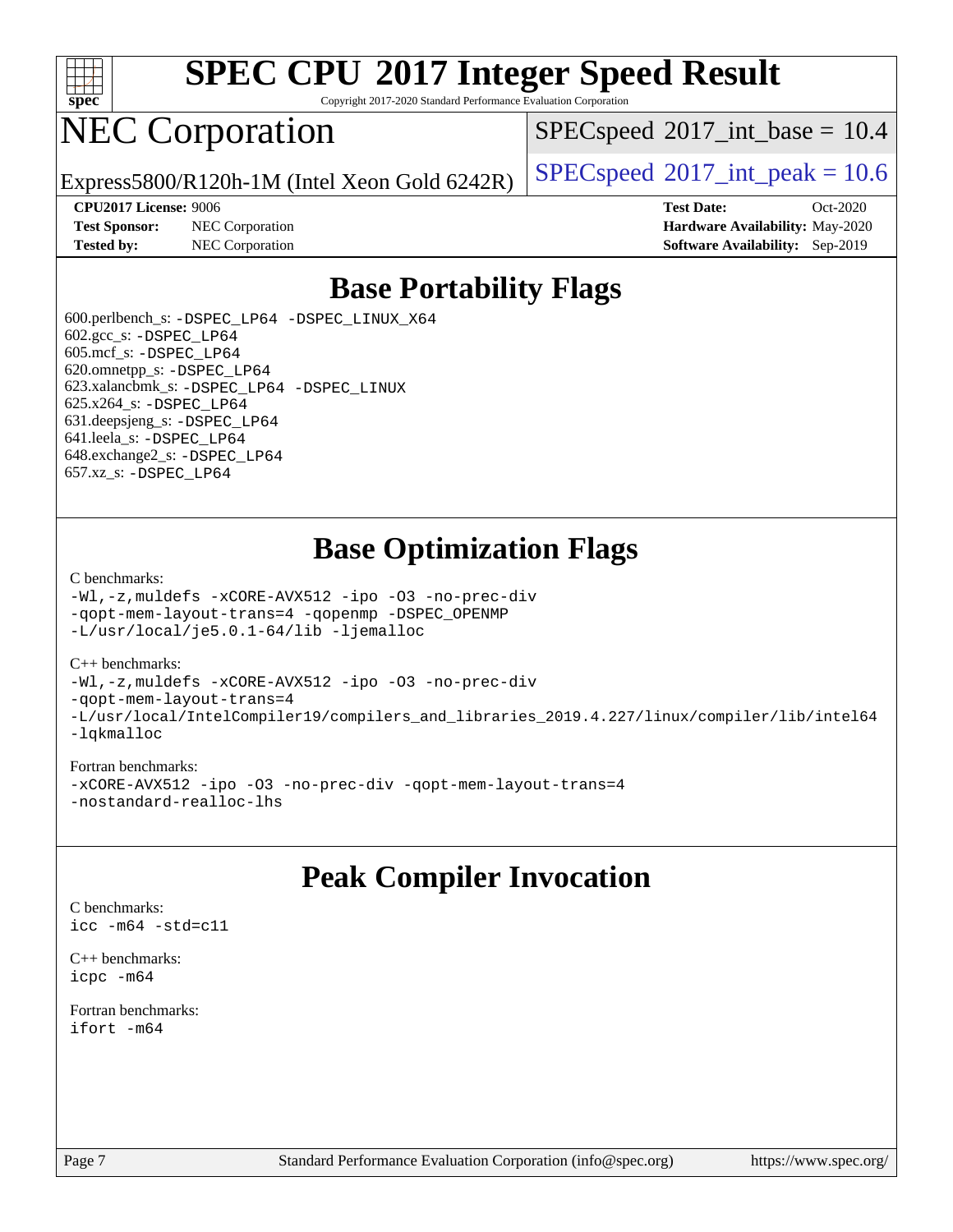

Copyright 2017-2020 Standard Performance Evaluation Corporation

## NEC Corporation

 $SPECspeed^{\circ}2017\_int\_base = 10.4$  $SPECspeed^{\circ}2017\_int\_base = 10.4$ 

Express5800/R120h-1M (Intel Xeon Gold 6242R)  $\big|$  [SPECspeed](http://www.spec.org/auto/cpu2017/Docs/result-fields.html#SPECspeed2017intpeak)®[2017\\_int\\_peak = 1](http://www.spec.org/auto/cpu2017/Docs/result-fields.html#SPECspeed2017intpeak)0.6

**[Test Sponsor:](http://www.spec.org/auto/cpu2017/Docs/result-fields.html#TestSponsor)** NEC Corporation **[Hardware Availability:](http://www.spec.org/auto/cpu2017/Docs/result-fields.html#HardwareAvailability)** May-2020

**[CPU2017 License:](http://www.spec.org/auto/cpu2017/Docs/result-fields.html#CPU2017License)** 9006 **[Test Date:](http://www.spec.org/auto/cpu2017/Docs/result-fields.html#TestDate)** Oct-2020 **[Tested by:](http://www.spec.org/auto/cpu2017/Docs/result-fields.html#Testedby)** NEC Corporation **[Software Availability:](http://www.spec.org/auto/cpu2017/Docs/result-fields.html#SoftwareAvailability)** Sep-2019

## **[Peak Portability Flags](http://www.spec.org/auto/cpu2017/Docs/result-fields.html#PeakPortabilityFlags)**

Same as Base Portability Flags

## **[Peak Optimization Flags](http://www.spec.org/auto/cpu2017/Docs/result-fields.html#PeakOptimizationFlags)**

[C benchmarks](http://www.spec.org/auto/cpu2017/Docs/result-fields.html#Cbenchmarks):

600.perlbench\_s:  $-W1$ , -z, muldefs [-prof-gen](http://www.spec.org/cpu2017/results/res2020q4/cpu2017-20201026-24273.flags.html#user_peakPASS1_CFLAGSPASS1_LDFLAGS600_perlbench_s_prof_gen_5aa4926d6013ddb2a31985c654b3eb18169fc0c6952a63635c234f711e6e63dd76e94ad52365559451ec499a2cdb89e4dc58ba4c67ef54ca681ffbe1461d6b36)(pass 1) [-prof-use](http://www.spec.org/cpu2017/results/res2020q4/cpu2017-20201026-24273.flags.html#user_peakPASS2_CFLAGSPASS2_LDFLAGS600_perlbench_s_prof_use_1a21ceae95f36a2b53c25747139a6c16ca95bd9def2a207b4f0849963b97e94f5260e30a0c64f4bb623698870e679ca08317ef8150905d41bd88c6f78df73f19)(pass 2) -02 [-xCORE-AVX512](http://www.spec.org/cpu2017/results/res2020q4/cpu2017-20201026-24273.flags.html#user_peakPASS2_COPTIMIZE600_perlbench_s_f-xCORE-AVX512) [-qopt-mem-layout-trans=4](http://www.spec.org/cpu2017/results/res2020q4/cpu2017-20201026-24273.flags.html#user_peakPASS1_COPTIMIZEPASS2_COPTIMIZE600_perlbench_s_f-qopt-mem-layout-trans_fa39e755916c150a61361b7846f310bcdf6f04e385ef281cadf3647acec3f0ae266d1a1d22d972a7087a248fd4e6ca390a3634700869573d231a252c784941a8) [-ipo](http://www.spec.org/cpu2017/results/res2020q4/cpu2017-20201026-24273.flags.html#user_peakPASS2_COPTIMIZE600_perlbench_s_f-ipo) [-O3](http://www.spec.org/cpu2017/results/res2020q4/cpu2017-20201026-24273.flags.html#user_peakPASS2_COPTIMIZE600_perlbench_s_f-O3) [-no-prec-div](http://www.spec.org/cpu2017/results/res2020q4/cpu2017-20201026-24273.flags.html#user_peakPASS2_COPTIMIZE600_perlbench_s_f-no-prec-div) [-DSPEC\\_SUPPRESS\\_OPENMP](http://www.spec.org/cpu2017/results/res2020q4/cpu2017-20201026-24273.flags.html#suite_peakPASS1_COPTIMIZE600_perlbench_s_DSPEC_SUPPRESS_OPENMP) [-qopenmp](http://www.spec.org/cpu2017/results/res2020q4/cpu2017-20201026-24273.flags.html#user_peakPASS2_COPTIMIZE600_perlbench_s_qopenmp_16be0c44f24f464004c6784a7acb94aca937f053568ce72f94b139a11c7c168634a55f6653758ddd83bcf7b8463e8028bb0b48b77bcddc6b78d5d95bb1df2967) [-DSPEC\\_OPENMP](http://www.spec.org/cpu2017/results/res2020q4/cpu2017-20201026-24273.flags.html#suite_peakPASS2_COPTIMIZE600_perlbench_s_DSPEC_OPENMP) [-fno-strict-overflow](http://www.spec.org/cpu2017/results/res2020q4/cpu2017-20201026-24273.flags.html#user_peakEXTRA_OPTIMIZE600_perlbench_s_f-fno-strict-overflow) [-L/usr/local/je5.0.1-64/lib](http://www.spec.org/cpu2017/results/res2020q4/cpu2017-20201026-24273.flags.html#user_peakEXTRA_LIBS600_perlbench_s_jemalloc_link_path64_4b10a636b7bce113509b17f3bd0d6226c5fb2346b9178c2d0232c14f04ab830f976640479e5c33dc2bcbbdad86ecfb6634cbbd4418746f06f368b512fced5394) [-ljemalloc](http://www.spec.org/cpu2017/results/res2020q4/cpu2017-20201026-24273.flags.html#user_peakEXTRA_LIBS600_perlbench_s_jemalloc_link_lib_d1249b907c500fa1c0672f44f562e3d0f79738ae9e3c4a9c376d49f265a04b9c99b167ecedbf6711b3085be911c67ff61f150a17b3472be731631ba4d0471706)  $602.\text{gcc}\_\text{s}:$  basepeak = yes 605.mcf\_s: [-Wl,-z,muldefs](http://www.spec.org/cpu2017/results/res2020q4/cpu2017-20201026-24273.flags.html#user_peakEXTRA_LDFLAGS605_mcf_s_link_force_multiple1_b4cbdb97b34bdee9ceefcfe54f4c8ea74255f0b02a4b23e853cdb0e18eb4525ac79b5a88067c842dd0ee6996c24547a27a4b99331201badda8798ef8a743f577) [-prof-gen](http://www.spec.org/cpu2017/results/res2020q4/cpu2017-20201026-24273.flags.html#user_peakPASS1_CFLAGSPASS1_LDFLAGS605_mcf_s_prof_gen_5aa4926d6013ddb2a31985c654b3eb18169fc0c6952a63635c234f711e6e63dd76e94ad52365559451ec499a2cdb89e4dc58ba4c67ef54ca681ffbe1461d6b36)(pass 1) [-prof-use](http://www.spec.org/cpu2017/results/res2020q4/cpu2017-20201026-24273.flags.html#user_peakPASS2_CFLAGSPASS2_LDFLAGS605_mcf_s_prof_use_1a21ceae95f36a2b53c25747139a6c16ca95bd9def2a207b4f0849963b97e94f5260e30a0c64f4bb623698870e679ca08317ef8150905d41bd88c6f78df73f19)(pass 2) [-ipo](http://www.spec.org/cpu2017/results/res2020q4/cpu2017-20201026-24273.flags.html#user_peakPASS1_COPTIMIZEPASS2_COPTIMIZE605_mcf_s_f-ipo) [-xCORE-AVX512](http://www.spec.org/cpu2017/results/res2020q4/cpu2017-20201026-24273.flags.html#user_peakPASS2_COPTIMIZE605_mcf_s_f-xCORE-AVX512) [-O3](http://www.spec.org/cpu2017/results/res2020q4/cpu2017-20201026-24273.flags.html#user_peakPASS1_COPTIMIZEPASS2_COPTIMIZE605_mcf_s_f-O3) [-no-prec-div](http://www.spec.org/cpu2017/results/res2020q4/cpu2017-20201026-24273.flags.html#user_peakPASS1_COPTIMIZEPASS2_COPTIMIZE605_mcf_s_f-no-prec-div) [-qopt-mem-layout-trans=4](http://www.spec.org/cpu2017/results/res2020q4/cpu2017-20201026-24273.flags.html#user_peakPASS1_COPTIMIZEPASS2_COPTIMIZE605_mcf_s_f-qopt-mem-layout-trans_fa39e755916c150a61361b7846f310bcdf6f04e385ef281cadf3647acec3f0ae266d1a1d22d972a7087a248fd4e6ca390a3634700869573d231a252c784941a8) [-DSPEC\\_SUPPRESS\\_OPENMP](http://www.spec.org/cpu2017/results/res2020q4/cpu2017-20201026-24273.flags.html#suite_peakPASS1_COPTIMIZE605_mcf_s_DSPEC_SUPPRESS_OPENMP) [-qopenmp](http://www.spec.org/cpu2017/results/res2020q4/cpu2017-20201026-24273.flags.html#user_peakPASS2_COPTIMIZE605_mcf_s_qopenmp_16be0c44f24f464004c6784a7acb94aca937f053568ce72f94b139a11c7c168634a55f6653758ddd83bcf7b8463e8028bb0b48b77bcddc6b78d5d95bb1df2967) [-DSPEC\\_OPENMP](http://www.spec.org/cpu2017/results/res2020q4/cpu2017-20201026-24273.flags.html#suite_peakPASS2_COPTIMIZE605_mcf_s_DSPEC_OPENMP) [-L/usr/local/je5.0.1-64/lib](http://www.spec.org/cpu2017/results/res2020q4/cpu2017-20201026-24273.flags.html#user_peakEXTRA_LIBS605_mcf_s_jemalloc_link_path64_4b10a636b7bce113509b17f3bd0d6226c5fb2346b9178c2d0232c14f04ab830f976640479e5c33dc2bcbbdad86ecfb6634cbbd4418746f06f368b512fced5394) [-ljemalloc](http://www.spec.org/cpu2017/results/res2020q4/cpu2017-20201026-24273.flags.html#user_peakEXTRA_LIBS605_mcf_s_jemalloc_link_lib_d1249b907c500fa1c0672f44f562e3d0f79738ae9e3c4a9c376d49f265a04b9c99b167ecedbf6711b3085be911c67ff61f150a17b3472be731631ba4d0471706) 625.x264\_s: [-Wl,-z,muldefs](http://www.spec.org/cpu2017/results/res2020q4/cpu2017-20201026-24273.flags.html#user_peakEXTRA_LDFLAGS625_x264_s_link_force_multiple1_b4cbdb97b34bdee9ceefcfe54f4c8ea74255f0b02a4b23e853cdb0e18eb4525ac79b5a88067c842dd0ee6996c24547a27a4b99331201badda8798ef8a743f577) [-xCORE-AVX512](http://www.spec.org/cpu2017/results/res2020q4/cpu2017-20201026-24273.flags.html#user_peakCOPTIMIZE625_x264_s_f-xCORE-AVX512) [-ipo](http://www.spec.org/cpu2017/results/res2020q4/cpu2017-20201026-24273.flags.html#user_peakCOPTIMIZE625_x264_s_f-ipo) [-O3](http://www.spec.org/cpu2017/results/res2020q4/cpu2017-20201026-24273.flags.html#user_peakCOPTIMIZE625_x264_s_f-O3) [-no-prec-div](http://www.spec.org/cpu2017/results/res2020q4/cpu2017-20201026-24273.flags.html#user_peakCOPTIMIZE625_x264_s_f-no-prec-div) [-qopt-mem-layout-trans=4](http://www.spec.org/cpu2017/results/res2020q4/cpu2017-20201026-24273.flags.html#user_peakCOPTIMIZE625_x264_s_f-qopt-mem-layout-trans_fa39e755916c150a61361b7846f310bcdf6f04e385ef281cadf3647acec3f0ae266d1a1d22d972a7087a248fd4e6ca390a3634700869573d231a252c784941a8) [-qopenmp](http://www.spec.org/cpu2017/results/res2020q4/cpu2017-20201026-24273.flags.html#user_peakCOPTIMIZE625_x264_s_qopenmp_16be0c44f24f464004c6784a7acb94aca937f053568ce72f94b139a11c7c168634a55f6653758ddd83bcf7b8463e8028bb0b48b77bcddc6b78d5d95bb1df2967) [-DSPEC\\_OPENMP](http://www.spec.org/cpu2017/results/res2020q4/cpu2017-20201026-24273.flags.html#suite_peakCOPTIMIZE625_x264_s_DSPEC_OPENMP) [-L/usr/local/je5.0.1-64/lib](http://www.spec.org/cpu2017/results/res2020q4/cpu2017-20201026-24273.flags.html#user_peakEXTRA_LIBS625_x264_s_jemalloc_link_path64_4b10a636b7bce113509b17f3bd0d6226c5fb2346b9178c2d0232c14f04ab830f976640479e5c33dc2bcbbdad86ecfb6634cbbd4418746f06f368b512fced5394) [-ljemalloc](http://www.spec.org/cpu2017/results/res2020q4/cpu2017-20201026-24273.flags.html#user_peakEXTRA_LIBS625_x264_s_jemalloc_link_lib_d1249b907c500fa1c0672f44f562e3d0f79738ae9e3c4a9c376d49f265a04b9c99b167ecedbf6711b3085be911c67ff61f150a17b3472be731631ba4d0471706)  $657.xz_s$ : basepeak = yes [C++ benchmarks:](http://www.spec.org/auto/cpu2017/Docs/result-fields.html#CXXbenchmarks) 620.omnetpp\_s: basepeak = yes 623.xalancbmk\_s: [-Wl,-z,muldefs](http://www.spec.org/cpu2017/results/res2020q4/cpu2017-20201026-24273.flags.html#user_peakEXTRA_LDFLAGS623_xalancbmk_s_link_force_multiple1_b4cbdb97b34bdee9ceefcfe54f4c8ea74255f0b02a4b23e853cdb0e18eb4525ac79b5a88067c842dd0ee6996c24547a27a4b99331201badda8798ef8a743f577) [-xCORE-AVX512](http://www.spec.org/cpu2017/results/res2020q4/cpu2017-20201026-24273.flags.html#user_peakCXXOPTIMIZE623_xalancbmk_s_f-xCORE-AVX512) [-ipo](http://www.spec.org/cpu2017/results/res2020q4/cpu2017-20201026-24273.flags.html#user_peakCXXOPTIMIZE623_xalancbmk_s_f-ipo) [-O3](http://www.spec.org/cpu2017/results/res2020q4/cpu2017-20201026-24273.flags.html#user_peakCXXOPTIMIZE623_xalancbmk_s_f-O3) [-no-prec-div](http://www.spec.org/cpu2017/results/res2020q4/cpu2017-20201026-24273.flags.html#user_peakCXXOPTIMIZE623_xalancbmk_s_f-no-prec-div) [-qopt-mem-layout-trans=4](http://www.spec.org/cpu2017/results/res2020q4/cpu2017-20201026-24273.flags.html#user_peakCXXOPTIMIZE623_xalancbmk_s_f-qopt-mem-layout-trans_fa39e755916c150a61361b7846f310bcdf6f04e385ef281cadf3647acec3f0ae266d1a1d22d972a7087a248fd4e6ca390a3634700869573d231a252c784941a8) [-L/usr/local/IntelCompiler19/compilers\\_and\\_libraries\\_2019.4.227/linux/compiler/lib/intel64](http://www.spec.org/cpu2017/results/res2020q4/cpu2017-20201026-24273.flags.html#user_peakEXTRA_LIBS623_xalancbmk_s_qkmalloc_link_0ffe0cb02c68ef1b443a077c7888c10c67ca0d1dd7138472156f06a085bbad385f78d49618ad55dca9db3b1608e84afc2f69b4003b1d1ca498a9fc1462ccefda) [-lqkmalloc](http://www.spec.org/cpu2017/results/res2020q4/cpu2017-20201026-24273.flags.html#user_peakEXTRA_LIBS623_xalancbmk_s_qkmalloc_link_lib_79a818439969f771c6bc311cfd333c00fc099dad35c030f5aab9dda831713d2015205805422f83de8875488a2991c0a156aaa600e1f9138f8fc37004abc96dc5) 631.deepsjeng\_s: Same as 623.xalancbmk\_s 641.leela\_s: Same as 623.xalancbmk\_s [Fortran benchmarks:](http://www.spec.org/auto/cpu2017/Docs/result-fields.html#Fortranbenchmarks) [-xCORE-AVX512](http://www.spec.org/cpu2017/results/res2020q4/cpu2017-20201026-24273.flags.html#user_FCpeak_f-xCORE-AVX512) [-ipo](http://www.spec.org/cpu2017/results/res2020q4/cpu2017-20201026-24273.flags.html#user_FCpeak_f-ipo) [-O3](http://www.spec.org/cpu2017/results/res2020q4/cpu2017-20201026-24273.flags.html#user_FCpeak_f-O3) [-no-prec-div](http://www.spec.org/cpu2017/results/res2020q4/cpu2017-20201026-24273.flags.html#user_FCpeak_f-no-prec-div) [-qopt-mem-layout-trans=4](http://www.spec.org/cpu2017/results/res2020q4/cpu2017-20201026-24273.flags.html#user_FCpeak_f-qopt-mem-layout-trans_fa39e755916c150a61361b7846f310bcdf6f04e385ef281cadf3647acec3f0ae266d1a1d22d972a7087a248fd4e6ca390a3634700869573d231a252c784941a8) [-nostandard-realloc-lhs](http://www.spec.org/cpu2017/results/res2020q4/cpu2017-20201026-24273.flags.html#user_FCpeak_f_2003_std_realloc_82b4557e90729c0f113870c07e44d33d6f5a304b4f63d4c15d2d0f1fab99f5daaed73bdb9275d9ae411527f28b936061aa8b9c8f2d63842963b95c9dd6426b8a)